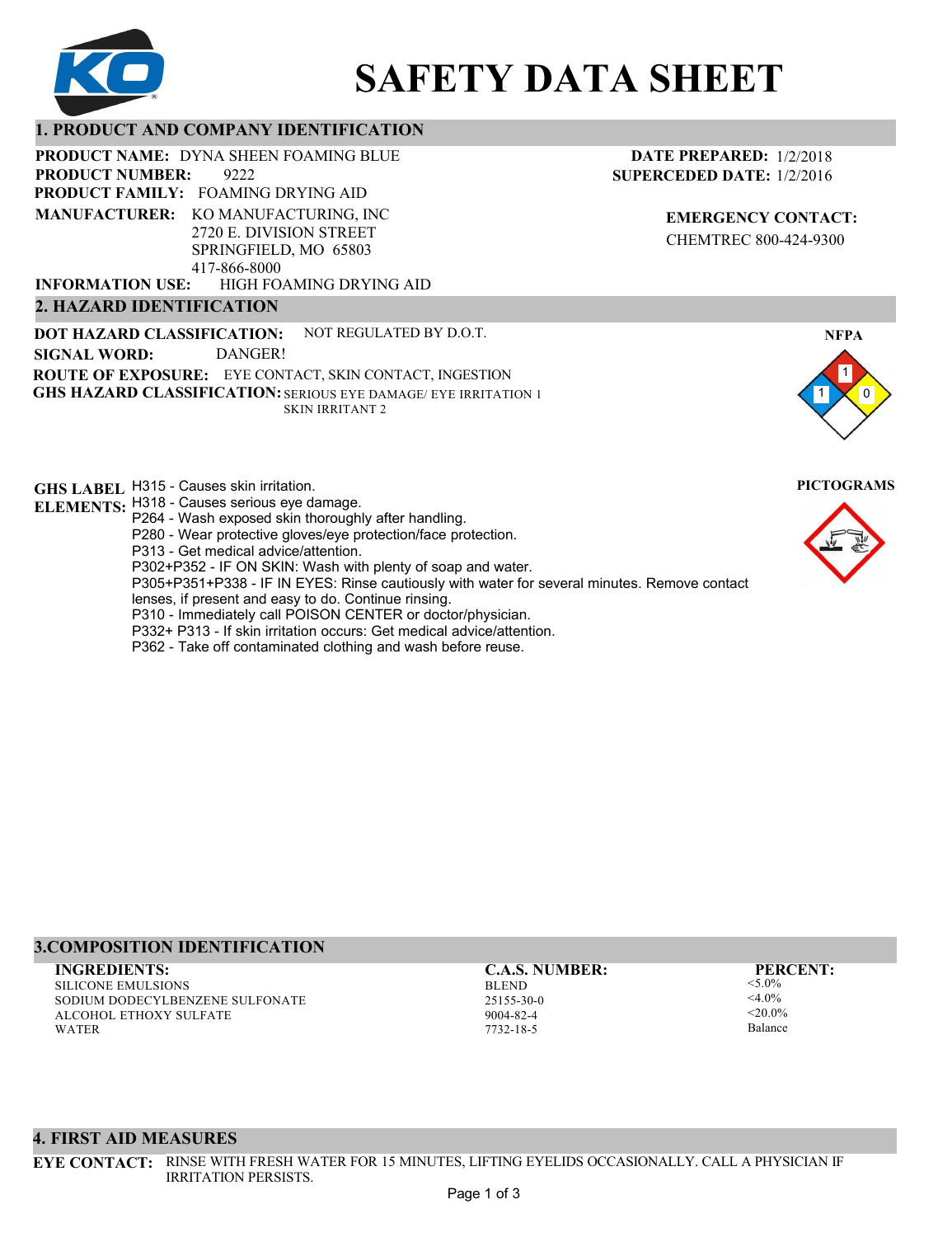# **4. FIRST AID MEASURES - CONTINUED**

**SKIN CONTACT:** RINSE WITH PLENTY OF FRESH WATER AND REMOVE CONTAMINATED CLOTHING IMMEDIATELY. CALL A PHYSICIAN IF IRRITATION PERSISTS.

**INGESTION:** DO NOT INDUCE VOMITING. CALL A PHYSICIAN IMMEDIATELY. IF CONSCIOUS, GIVE LARGE QUANTITIES OF WATER. DO NOT GIVE ANYTHING BY MOUTH IF UNCONSCIOUS.

**INHALATION:** IF OVERCOME BY EXPOSURE, REMOVE VICTIM TO FRESH AIR IMMEDIATELY. GIVE OXYGEN OR ARTIFICIAL RESPIRATION AS NEEDED. CALL A PHYSICIAN IMMEDIATELY.

#### **5. FIRE FIGHTING MEASURES**

**FLAMMABLE PROPERTIES:** NON FLAMMABLE.

**FLASH POINT:** >200 F

**SUITABLE EXTINGUISHING MEDIA:** DRY CHEMICAL, FOAM OR CARBON DIOXIDE, WATER SPRAY.

**UNSUITABLE EXTINGUISHING MEDIA:** NOT ESTABLISHED.

**SPECIFIC HAZARDS ARISING** NONE KNOWN.

**FROM THE CHEMICAL:**

**PROTECTIVE EQUIPMENT AND PRECAUTIONS FOR FIREFIGHTERS:** APPPROVED) AND FULL PROTECTIVE GEAR. WEAR SELF-CONTAINED BREATHING APPARATUS (PRESSURE DEMAND MSHA/NIOSH

#### **6. ACCIDENTAL RELEASE MEASURES**

**PERSONAL PRECAUTIONS:** AVOID CONTACT WITH EYES AND SKIN. SPILL AREA MAY BE SLIPPERY. WEAR PROPER PROTECTIVE EQUIPMENT WHEN DEALING WITH RELEASE.

**ENVIRONMENTAL PRECAUTIONS:** CONTAIN SPILL TO AVOID RELEASE TO THE ENVIRONMENT. KEEP CONTAINER TIGHTLY CLOSED WHEN NOT IN USE.

**METHODS FOR CONTAINMENT** COLLECT FOR DISPOSAL USING AN INERT ABSORBENT MATERIAL AND TRANSFER TO A **AND CLEAN-UP:** CONTAINER FOR REUSE OR DISPOSAL.

#### **7. HANDLING AND STORAGE**

**HANDLING:** HANDLE WITH CARE AND AVOID CONTACT WITH EYES AND SKIN. ALWAYS WEAR PROPER CHEMICAL RESISTANT PROTECTIVE EQUIPMENT 29CFR1910.132-138. WASH THOROUGHLY AFTER HANDLING.

**STORAGE:** STORE IN A COOL, DRY PLACE. KEEP OUT OF REACH OF CHILDREN. KEEP LID TIGHTLY CLOSED WHEN NOT IN USE.

#### **8. EXPOSURE CONTROLS/PERSONAL PROTECTION**

**ENGINEERING CONTROLS:** NONE REQUIRED UNDER NORMAL USE.

**EYE / FACE PROTECTION:** CHEMICAL SAFETY GLASSES.

**SKIN PROTECTION:** CHEMICAL RESISTANT GLOVES.

**THRESHOLD LIMIT VALUE (TLV):** NOT ESTABLISHED.

### **9. PHYSICAL AND CHEMICAL PROPERTIES**

**PHYSICAL STATE:** LIQUID. **APPEARANCE: ODOR: BOILING POINT:** NOT ESTABLISHED. **FREEZING POINT:** NOT ESTABLISHED. **SPECIFIC GRAVITY:** 1.06 **pH (1%): EVAPORATION RATE:** NOT ESTABLISHED. **FLASH POINT: LOWER FLAMMABILITY/EXPLOSIVE LIMIT:** NOT ESTABLISHED. **UPPER FLAMMABLE/EXPLOSIVE LIMIT:** NOT ESTABLISHED. 9.5-10.5  $> 200 F$ BLUE LIQUID. CHERRY SCENT. **VISCOSITY: REALITIVE DENSITY:** 8.8 LBS./GL. **SOLUBILITY: VAPOR PRESSURE:** NOT ESTABLISHED. **VAPOR DENSITY:** NOT ESTABLISHED. **DECOMPOSITION** NOT ESTABLISHED. **TEMPERATURE: PARTICAL COEFFICIENT:** NOT ESTABLISHED. **N-OCTANOL/WATER** NOT ESTABLISHED. SOLUBLE.

**AUTO-IGNITION TEMPERATURE:** NOT ESTABLISHED.